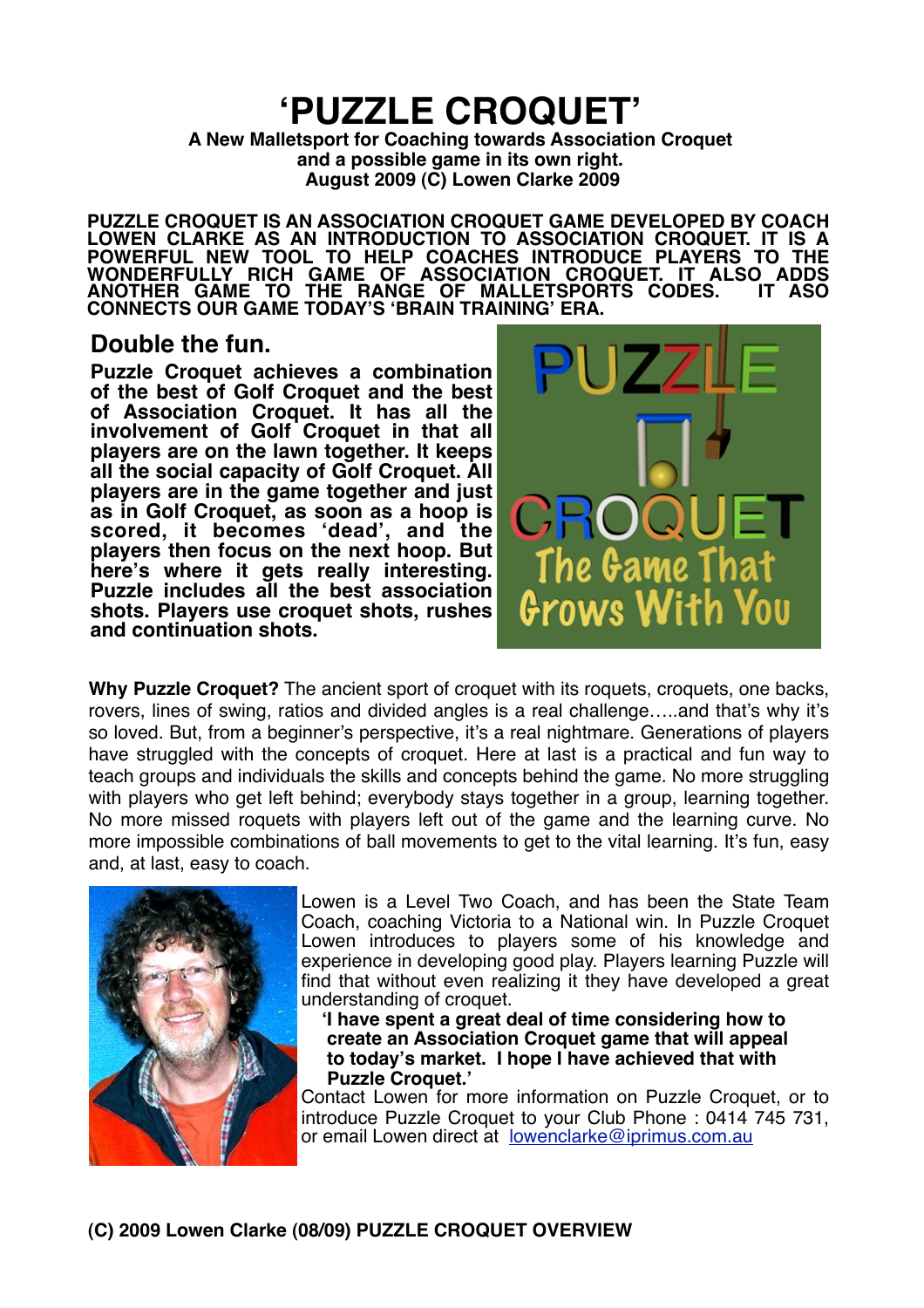# **PUZZLE CROQUET = ASSOCIATION + CONTACT + SINGLE HOOP CONTEST 
= ASSOCIATION - FIRST ROQUET - BREAKS PUZZLE CROQUET = GOLF + CROQUET SHOTS + ASSOC 6 SHOT SEQUENCE**

 **IT'S A COMPLETE COACHING SYSTEM AND A NEW MALLETSPORT**





Malletsports has several games. They all have the aim of running a hoop and scoring a point. Some are single ball games, some are single shot per Innings games, some include two ball shots, and multiple shots per innings, which can make ʻteam members' of the other balls.

Golf croquet is a ʻsingle ball, single shot' game : a great game full of skill, of positioning balls to a spot, of hitting targets, and running hoops.

Association croquet is a ʻ1 and 2 ball shot, multiple shots in an Innings' game. The two ball shot, called the Croquet Shot, means you can position balls anywhere on the court for strategy, and use them to ʻtransport' your striker ball to and through the hoop.

Gateball is also a ʻ1 and 2 ball shot' game, with teams, and a multiple shot Innings. (Of course, an Innings can end suddenly if something goes wrong, or if you make a faulty shot !)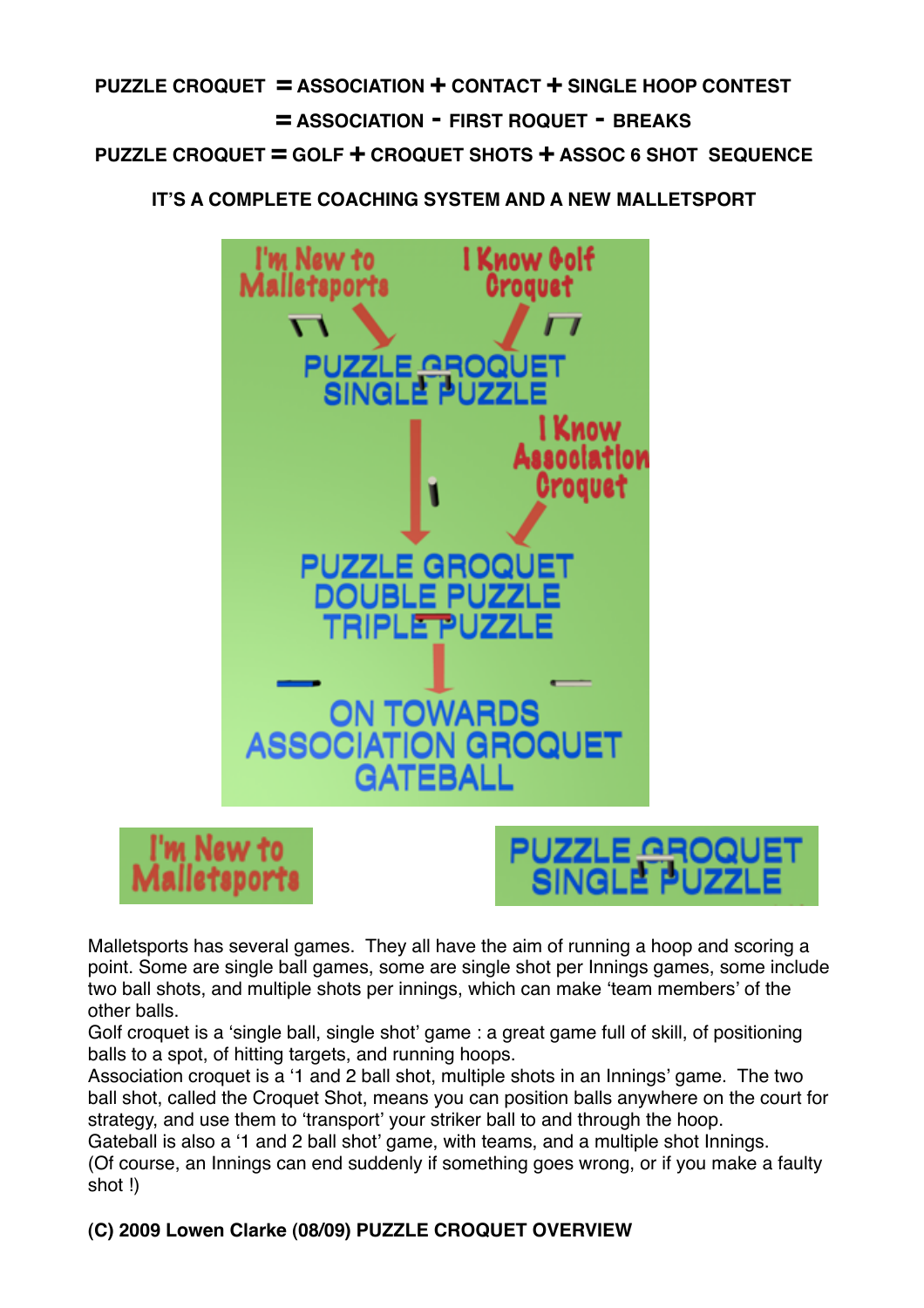Puzzle Croquet helps you to play an Association Croquet game, while enjoying learning the skills of the sport by playing Golf Croquet.

#### **A COACHED EXPERIENCE IS PREFERRED FOR THOSE NEW TO MALLETSPORTS. HOWEVER, ʻPUZZLE CROQUET : PROGRAM ONE', A FULL SELF COACHING COURSE OF PUZZLE CROQUET' IS AVAILABLE AS AN ADDITIONAL AIDE. (IT ALSO EXPLAINS THE GENERAL PRINCIPLES OF ASSOCIATION CROQUET.)**





PUZZLE builds on the shots you know, in separate Contests for hoops, and adds the two ball croquet shot which is the Hallmark of Association Croquet games. In Traditional croquet, the Innings is made up of a continuous sequence of one ball shots followed by two ball croquet shots. This is to add diversity to the game, and enable strategic planning.

Learning the two ball shot can be fun : ask your Club Coach, or just put the balls together and have some fun hitting them around and seeing what happens.

Players coming to Puzzle Croquet from Golf Croquet can build on skills you already have. You learn to use the three important shots you already know, and get mastery over them : putting a ball to a spot is transformed into the take off shot; the stun shot is transformed into the rush shot; and of course, hoop running can always improve. Gradually, you build up the skill of seeing the usefulness and variety of the two ball shots and then executing them well !

**A COACHED EXPERIENCE IS PREFERRED FOR GOLF CROQUET PLAYERS. HOWEVER, ʻPUZZLE CROQUET : PROGRAM ONE', A FULL SELF COACHING COURSE OF PUZZLE CROQUET' IS AVAILABLE AS AN ADDITIONAL AIDE. (IT ALSO EXPLAINS THE GENERAL PRINCIPLES OF ASSOCIATION CROQUET.)**

#### **WHAT IS ASSOCIATION CROQUET ? ADD THE PLEASURE OF THE TWO BALL SHOT TO YOUR REPERTOIRE.**

Association Croquet is one of many ʻGrab and stash' type sports. Football, basketball and many others centre on this strategy. A particular action gains possession of the ball, or control of the playing arena, and an opportunity is afforded to attempt to get the ball to the goal, nest or gate, and ʻstash' it. In all such sports, there is the tactical problem of ʻHow to get the ball to the Goal'. Sometimes, it is via team mates, sometimes extra shots. In effect, ʻHow to get to Goal' is a Puzzle that needs to be solved. In croquet, a rotation of one ball and two ball shots means that finding the solution to the pathway question is complex. In croquet, the sequence of one ball/two ball shots and the layout of the court have evolved to make the game interesting and diverse in the skills sets used.

So, at its basics, Croquet is a Puzzle game based around an easily understood footballlike concept. Naturally, physical execution of the solution to the Puzzle involves all sorts of sports psychology and skills acquisition.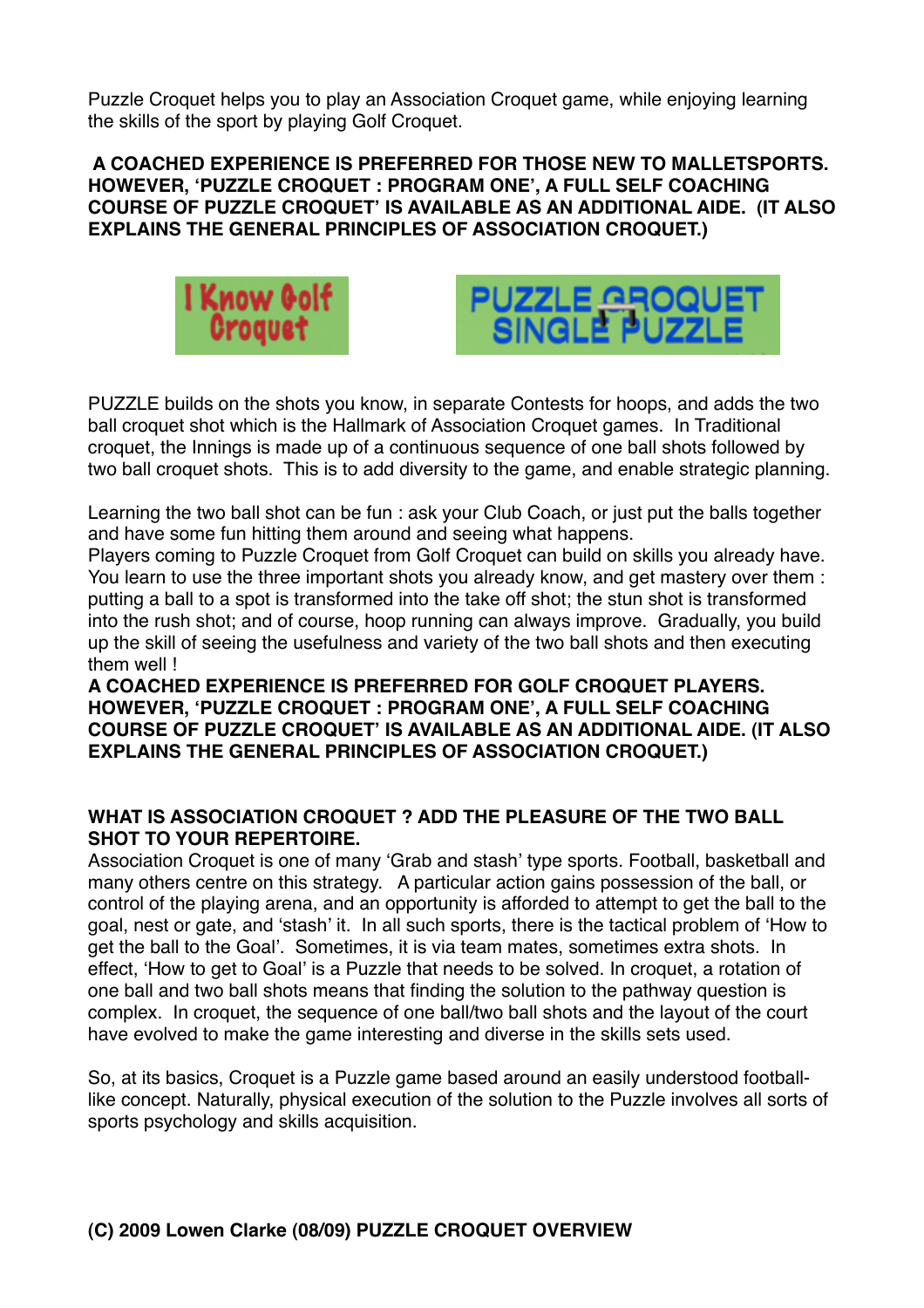

#### **PUZZLE CROQUET OVERVIEW :**

Puzzle Croquet is a variety of Association Croquet.

The ʻPuzzle' is the solving of finding the pathway of the Striker's ball to the contested hoop using the one ball/two ball (croquet) shot sequence in a six shot Innings. A Game is made up of separate Contests for Each Hoop. The Puzzle is a ʻTransport' type puzzle. In Puzzle Croquet, you are automatically awarded an Innings sequence, going straight on to a croquet shot (the name of the game !) by being given ʻContact'. The full 6 shot Innings sequence of one ball/two ball shots with all four balls is followed and then 'Contact' and an Innings is awarded to the Opponent. Once a hoop is run and scored, that Contest is over and the next hoop becomes the contested hoop. Each Contest may have many Innings, if neither player can solve and execute the Puzzle. So, if a hoop is not run by a player who has played all the balls, the opponent gets ʻContact'. ʻContact' means you pick up your ball and put it next to another one for a two ball croquet shot.

Two ball shots can be take offs, rolls or splits, and you will soon get skills with them.

**In summary, the ʻPuzzle' is a fully played out Association Croquet innings sequence of six shots, but there is no initial roquet, and Contact is given after a full sequence of six shots has been made. So, if a player doesn't run the hoop, the opponent has a turn and chance to solve the puzzle.**

**End of turn occurs after a full innings or if a target hit is missed, or if there is an error or fault in the two ball shot.**

**Puzzle Croquet is just like Golf Croquet but you use the full Association Innings sequence.**

**Puzzle Croquet is just like Association Croquet, but one hoop is contested at a time, and ʻContact' ensures you get into the game.**

#### **PUZZLE CROQUET GROWS WITH YOU ! THERE ARE EXTRA PUZZLES AS YOU**

**GET COMPETENCE AND SKILL :** For players new to the two ball shot or to malletsports, there is Single ʻPuzzle' : working out the pathway to the hoop. For advanced players who know the two ball shot, there is Double Puzzle : 1 : work out the pathway to the contested hoop using all balls, and 2 : in that process, put a ball to peg. And for experts, there is also a Triple Puzzle : Getting to the hoop, Putting a ball to peg, and also Peeling a ball, which means putting the another through a hoop as well.

#### **GENERALLY, PLAYERS WHO KNOW ASSOCIATION CROQUET WILL PLAY DOUBLE PUZZLE CROQUET.**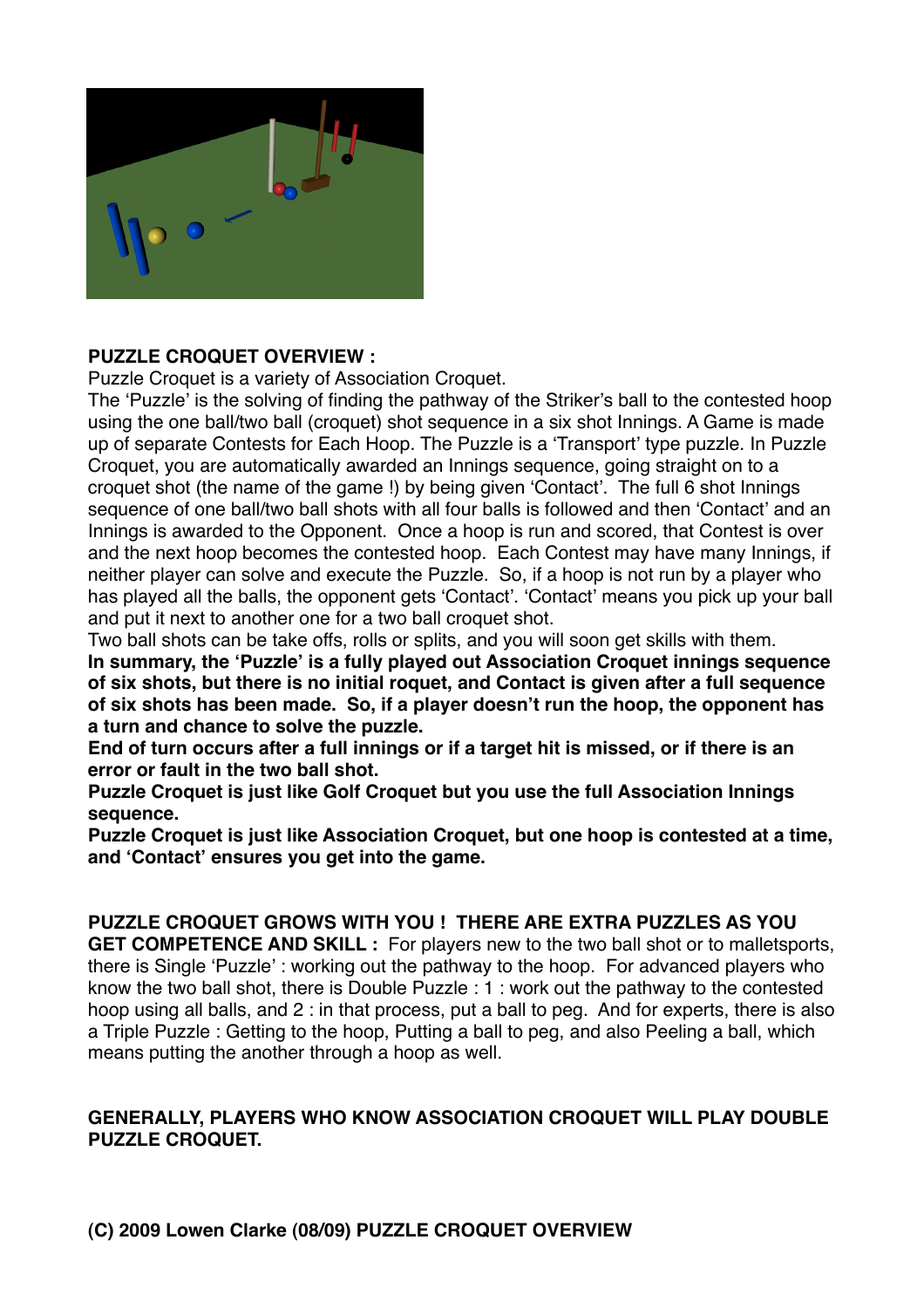## **PUZZLE CROQUET : SOME ʻRULES'**

## **GENERAL ORDER OF THE GAME : CONTEST FOR HOOP, HOUSEKEEPING, CONTEST FOR NEXT HOOP.....**

**ALL BALLS MUST BE USED :** A Player has to utilise all the three non-striker balls to create the pathway.

**THE START :** The game can be begun by just throwing them on, then tidying them up into the Inner Court, bounded by the four outer hoops. Then, Toss to see who starts.

**THE END:** The game can go for 6, 12 or 24 hoops, plus Peg. A well contested game might end up 6/6 !

**END OF INNINGS :** Normal Association Rules apply : miss a roquet (hit), faults, croqueted ball out of bounds, ʻstill balls' all mean end of turn.

**HOW MANY TAKE OFF SHOTS PER TURN ?** You choose. This is a Growth Factor as you gain skills. That is, there is a difference you decide on : are you new to the two ball shot or new to malletsports ? Or do you have some experience with them ? Players new to two ball shots can do three, and advanced players should only need one in a full sequence.

**TOWARDS THE PEG :** is also one of the DEGREE OF DIFFICULTY - GROWTH FACTORS in the game. The standard for this is that a player has to change the color of the ball within a 2 metre radius of the Peg. However, there are really three levels of Difficulty : 1 : both players can be satisfied to take off from a ball that stays in the radius chosen, that is 2 or 3 metres.

2 : a player need only rush the ball out and then make sure it comes back in

3 : a player must change the color of the ball that is in the radius, preferably working to a 2 metre standard. Players can choose beforehand, or get a Manager to choose.

#### **HOW MANY TO PLAY ? HOW MANY HOOPS ?**

For two people, only Red and Blue need play. Choose how many hoops you want to contest. 6 is a good start. This can take up to 50 minutes. 12 hoops is a good game for more experienced players.

For four people, play in teams with alternate shot. An experienced player might Captain the team.

All players can stay on the Court at all times.

**THE BOUNDARY** : You can play a ball to anywhere in the court, but play them to remain in the Inner Court, bounded by an imaginary line joining the four outer hoops.

**HOUSEKEEPING : 1 :** After each Innings that has ended by a ball running a hoop, move the balls back onto the Boundary Line, in a ʻhousekeeping' process. Balls near a Hoop, not closer than a meter. You will soon enjoy utilising the two ball shot to tidy up as you go, as you learn the two ball shots, and may eventually play with that as a Rule.

Later, if both players are equally experienced, you can both agree to allow balls to remain in the Outer Court, even on the yard line. This makes for challenging situations to test out a player's ability to get balls off borders.

**2 :** After a hoop is run, if there is no ball within 3 metres of the centre Peg, the ball (other than the next to play) which is the furthest from the next contested hoop should be hit by the Opponent to within 3 metres of the Peg. You can vary this rule as you wish, but it later develops into the Double Puzzle.

**COURT MARKING** : You might paint circles at 2 and 3 metres from the Peg, and a ʻperforated' line from Hoop One to Two, Two to Three, Three to Four and Four to One. **DEGREES OF DIFFICULTY : GROWTH FACTORS** 

You can also see that the number of take offs and the boundary of play can be varied between agreeing players. Add some challenge this way. Gradually, a player will find they need only one take off per innings.

So too, what Towards the Peg means can change as you get skills and experience.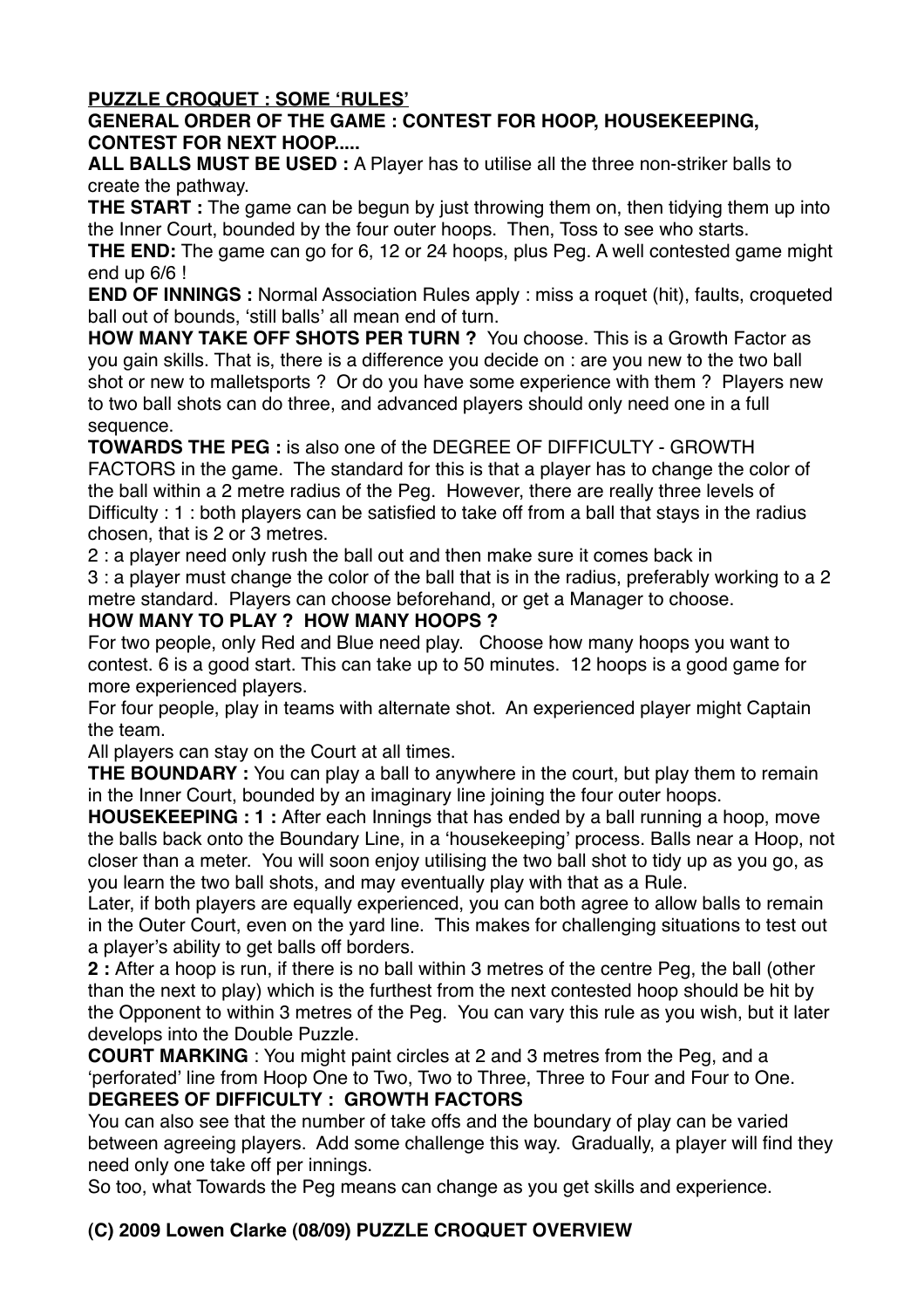#### **SINGLE PUZZLE SITUATION FOR PLAYERS NEW TO TWO BALL SHOTS OR NEW TO MALLETSPORTS :**

CONTEST FOR HOOP ONE : All two ball shots can be Take offs.

SOLVE THE PUZZLE : HOW DO I GET BLUE TO HOOP ONE AND RUN IT ? Work out pathway.



SHOT ONE : contact two ball shot : Blue takes off from Yellow towards Black SHOT TWO : one ball shot : Blue hits black

SHOT THREE : two ball shot : a take off from Black towards Red

SHOT FOUR : one ball shot : to rush/stun the Red ball to the hoop SHOT FIVE : two ball shot : Blue takes off from Red at hoop to put Blue in front SHOT SIX : one ball shot : Blue runs hoop.

#### **Now Red's Turn**:

AFTER A HOOP IS RUN, CHECK HOUSEKEEPING IF NEEDED The Puzzle is the pathway for Hoop 2, the next Contest. If Blue did not run the hoop, Red would pick up and take contact, probably from Yellow.



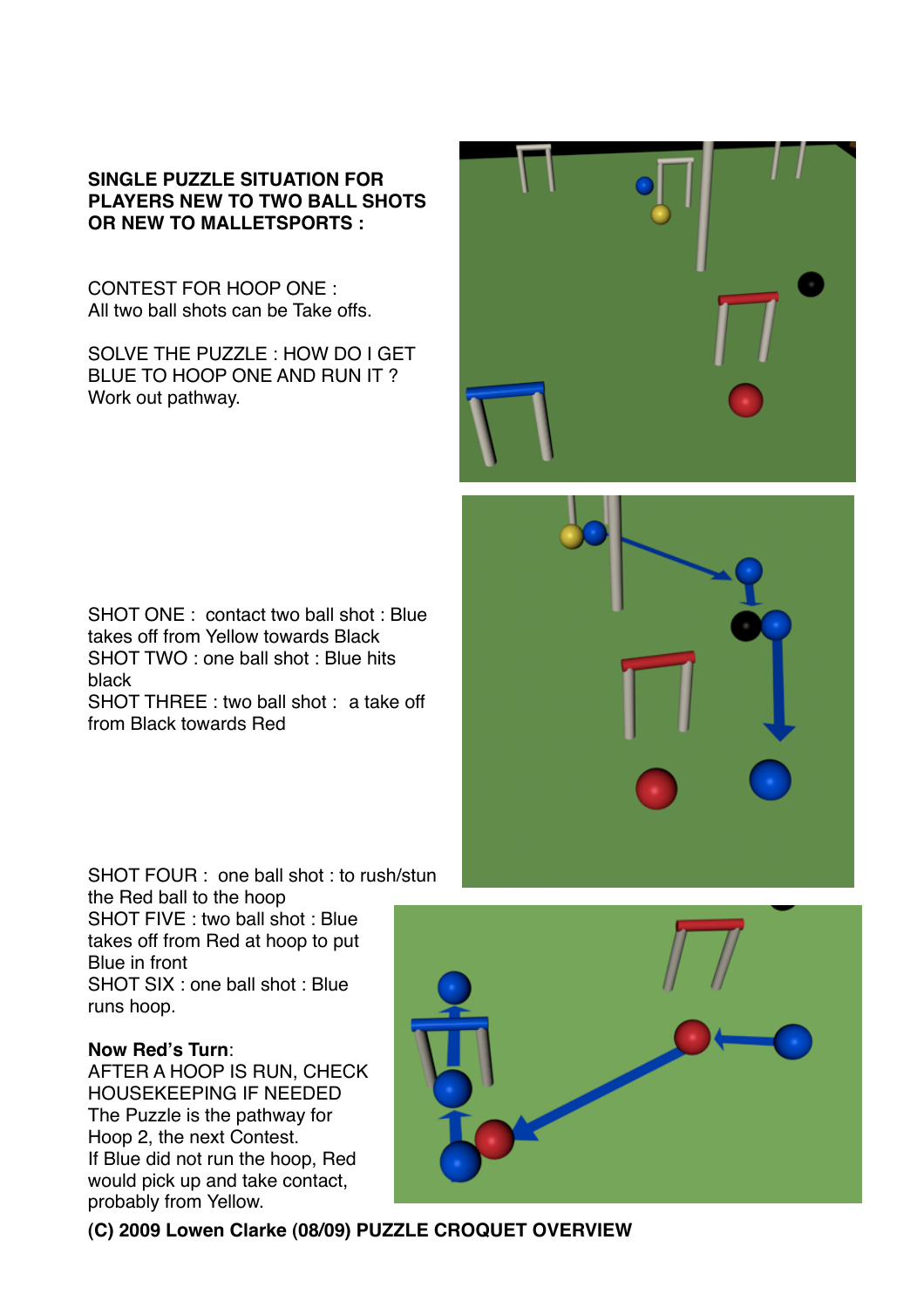



## **PUZZLE CROQUET OVERVIEW :**

Puzzle Croquet is a variety of Association Croquet.

The ʻPuzzle' is the solving of finding the pathway of the Striker's ball to the contested hoop using the one ball/two ball (croquet) shot sequence in a six shot Innings. A Game is made up of separate Contests for Each Hoop. The Puzzle is a ʻTransport' type puzzle. In Puzzle Croquet, you are automatically awarded an Innings sequence, going straight on to a croquet shot (the name of the game !) by being given ʻContact'. The full 6 shot Innings sequence of one ball/two ball shots with all four balls is followed and then ʻContact' and an Innings is awarded to the Opponent. Once a hoop is run and scored, that Contest is over and the next hoop becomes the contested hoop. Each Contest may have many Innings, if neither player can solve and execute the Puzzle. So, if a hoop is not run by a player who has played all the balls, the opponent gets ʻContact'. ʻContact' means you pick up your ball and put it next to another one for a two ball croquet shot.

Two ball shots can be take offs, rolls or splits, and you will soon get skills with them. **In summary, the ʻPuzzle' is a fully played out Association Croquet innings sequence of six shots, but there is no initial roquet, and Contact is given after a full sequence of six shots has been made. So, if a player doesn't run the hoop, the opponent has a turn and chance to solve the puzzle.**

**End of turn occurs after a full innings or if a target hit is missed, or if there is an error or fault in the two ball shot.**

**Puzzle Croquet is just like Golf Croquet but you use the full Association Innings sequence.**

**Puzzle Croquet is just like Association Croquet, but one hoop is contested at a time, and ʻContact' ensures you get into the game.**

(Normally, this sequence is expressed as ʻthe one ball shot entitles the player to two extra shots, a two ball and a further one ball, which in turn can entitle the player to two more shots, so long as there is no miss or fault'. Puzzle croquet assumes you will complete the sequence, and does not put it the normal way, though the resulting innings is the same.)

#### **FOR ASSOCIATION PLAYERS, A COACHED EXPERIENCE MAKES LEARNING PUZZLE VERY QUICK. HOWEVER, ʻPROGRAM TWO', A FULL SELF COACHING COURSE OF PUZZLE CROQUET AND A PROGRAM FOR ASSOCIATION CROQUET PLAYERS ARE AVAILABLE AS AN ADDITIONAL AIDES.**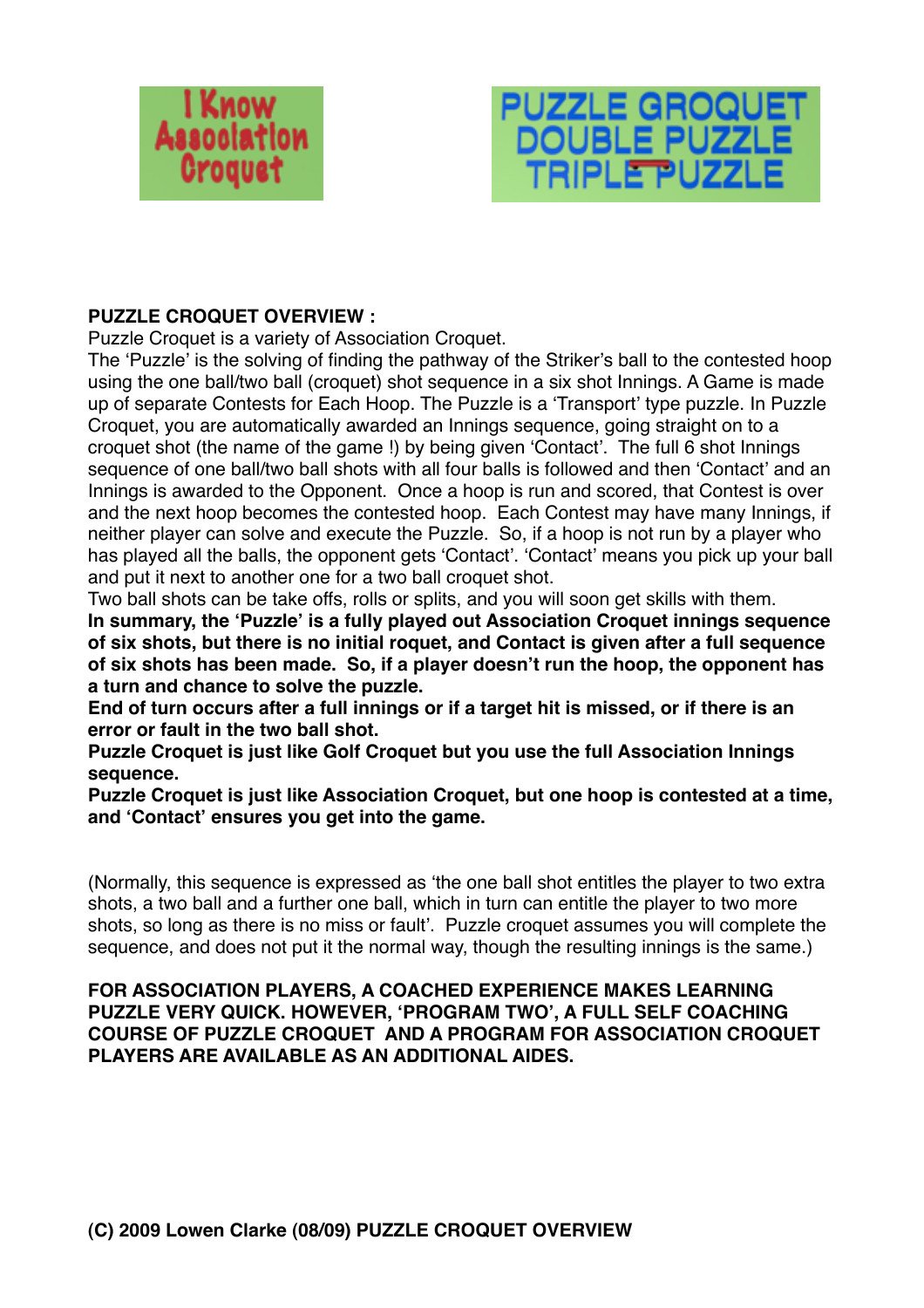# **DOUBLE PUZZLE SITUATION FOR PLAYERS WHO KNOW TWO BALL SHOTS:**

CONTEST FOR HOOP 1 Degree of Difficulty : One Take-off only SOLVE THE PUZZLES: BLUE PLAYS. Puzzle 1 : Find the pathway to Hoop One. Puzzle 2 : Put a ball towards the Peg. Work out pathway.

PLAN : A flat shot to put Red to Peg and get rush on Yellow. Rush/stun the Yellow to the Black, stop shot to ensure the rush on Black, and use that as Transport to the front of Hoop One, where a take off or classic hoop approach would be made.

#### Illustrated :

SHOT ONE : contact two ball shot, to move both balls. Red towards Peg, and Blue goes to Yellow SHOT TWO : one ball shot, rush Yellow to use it as Transport towards Black SHOT THREE : two ball shot - take off to get Rush on **Black** 

# Illustrated :

SHOT FOUR : one ball shot : Blue rushes Black to the hoop SHOT FIVE : two ball shot : say, a hoop approach

SHOT SIX : one ball shot : Blue runs the Hoop.

# **NOW RED'S TURN :**

AFTER A HOOP IS RUN, CHECK FOR HOUSEKEEPING IF NEEDED Whether or not Blue runs the hoop, it has finished the sequence and Red has Contact. As Blue did run Hoop 1, Red has Contact on any ball, and, using all balls, finds a pathway to Hoop 2. Q : What ball would Red take contact from ? A : Probably the Blue. Q : What if Blue hadn't run the hoop ?

A : Then Red tries for Hoop One and probably, puts Red to Yellow, uses Black and Hoop Approaches off Blue.







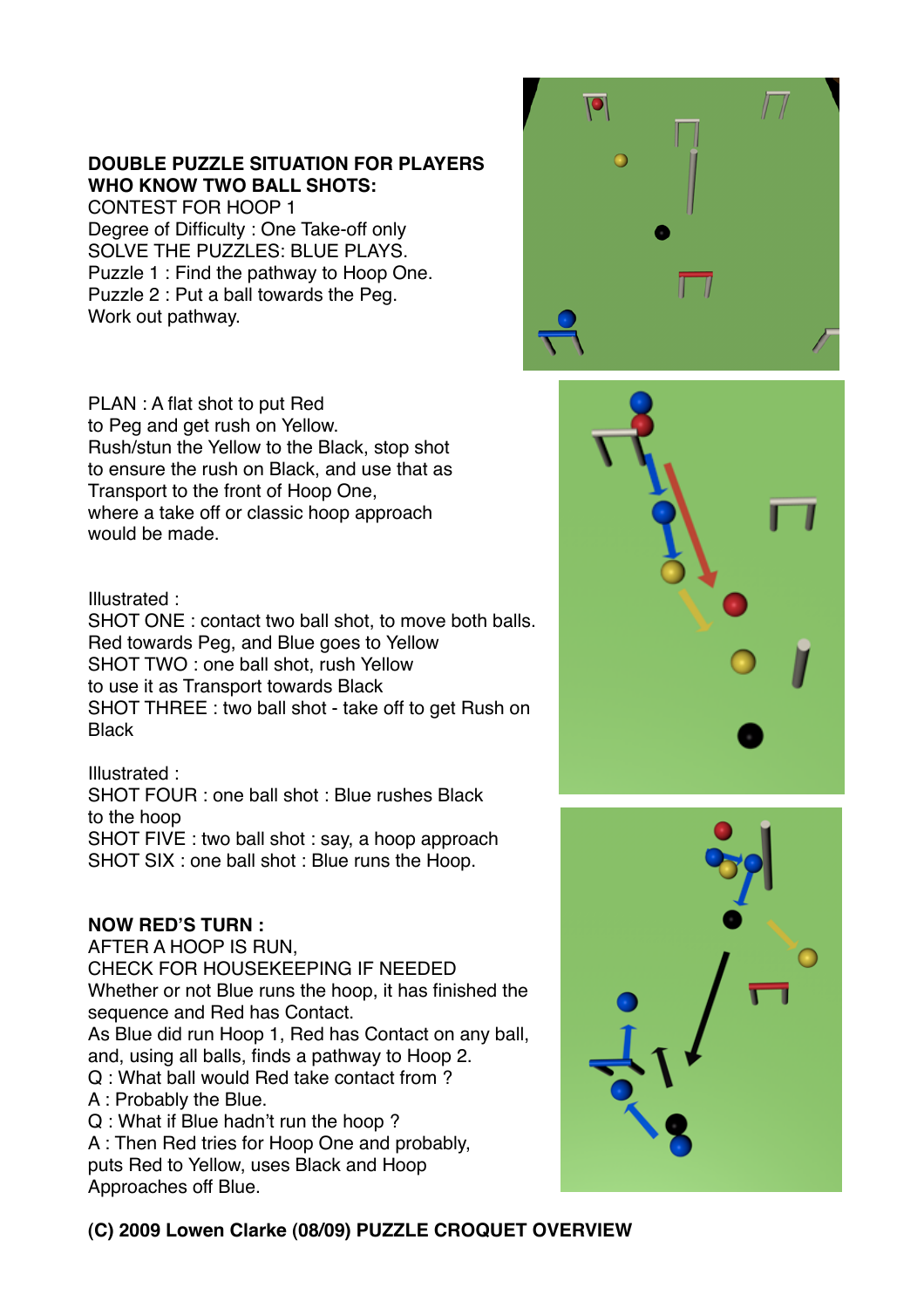

*CAN I PUT THE CROQUETED BALL TO PEG ? CAN I PLAY OUTSIDE THE INNER COURT ? CAN I PLAY RIGHT INTO BORDERS ? CAN I DO PEELS ?*

#### **BECAUSE PUZZLE CROQUET CAN GROW WITH YOU, PLAYERS OF DIFFERENT LEVELS OF EXPERIENCE CAN PLAY EACH OTHER :**

Instead of getting ʻbisques' in the traditional way, which are sometimes of little real value, two people of differing abilities can play, because they play slightly different strategic games, of differing puzzle complexity - at levels which suit their experience and competence.

Where an experienced croquet player plays a less experienced player, they can decide at which level each player plays - Single puzzle or Double puzzle. Peeling a ball in the Triple Puzzle can be a level of play required for a very experienced player. This is a challenging level of play !

#### **The levels of Experience and the levels of Puzzle are :**

New to Two Ball shots or new to Malletsports : Single Puzzle Only : solve and play one puzzle : this player can do three take off shots, till gradually, the take offs are reduced as skill with two ball shots grows. The degree of difficulty here will be gradually reducing the number of take offs, till there is only one in a turn. (Program One)

Advanced: this player knows two ball shots : Double Puzzle, with degrees of difficulty increasing between equal competence players : allowing only one take off in a sequence, expecting tidying up in the two ball shots, or allowing balls to be left in the Outer Court, or even on borders. (Great practice for getting balls out and establishing breaks.) Players choose and agree. (Program Two)

Expert level : Triple puzzle : a player must peel a ball, say every two hoops, or even every hoop, and between two such players, there can be points for peel of first, second or third ball. (3, 2, 1).

#### **THE JOURNEY TO ASSOCIATION CROQUET CONTINUES :**

Puzzle Croquet can appeal to new members, existing players of both Golf Croquet and Association Croquet. Learning to play Association Croquet may be best achieved by a period of Puzzle Croquet and Golf Croquet, then periods of learning the 4 ball break for its own interest, and maybe learning Captaincy of a Gateball Team. Then, a player is ready for Association Croquet in a graduated system of Equal Shot Croquet, and Tournament level Association Croquet Games.